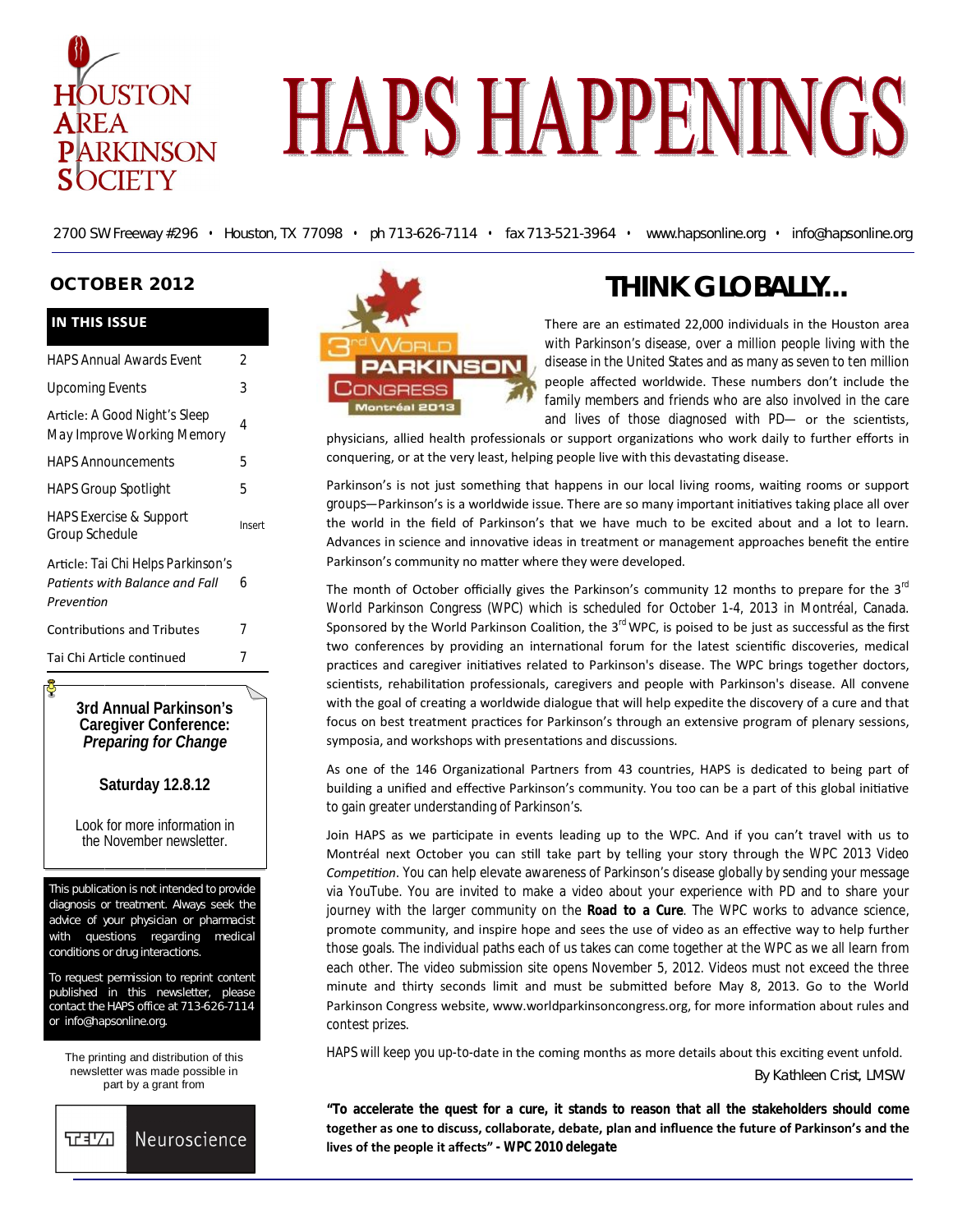# **CHANGING the face of PARKINSON'S**

It's that time again to put on your dancing shoes and snazziest outdoor cocktail attire for HAPS' 2012 Annual Awards Event, *Changing the Face of Parkinson's*, on Sunday, November 4th at The Bayou Club. This year's event is hosted by co-chair couples Martha and Terry Satterwhite and Biba and Jon Parker. Provide your palate with a pleasurable poolside dinner, with the musical stylistics of the band *Commercial Art* providing fabulous entertainment. Join us as Mistress of Ceremonies Courtney Zavala honors the Ray C. Fish Foundation and Doug Benzuly with awards for the exceptional contributions they have made to those living with Parkinson's. Don't forget to pick up some raffle tickets throughout the night and increase your chance to win exciting travel, jewelry and entertainment prizes. Tables and individual tickets are available with prices listed below. For more information or to purchase tickets, call Kelly Nicholls at 713-313-1621. Please join us for this fun evening to help generate funds that support HAPS services and pay tribute to this year's honorees.



#### **HONOREES:**

The Roy H. Cullen Quality of Life Award is presented to a person or an entity in recognition of having helped improve the quality of life for people living with Parkinson's disease through leadership, wisdom and generosity. The **2012 Roy H. Cullen Quality of Life Award recipient is the** *Ray C. Fish Foundation* in recognition of its commitment to the Parkinson's community through ongoing generous support of HAPS programs for 22 years.

The Lillie Cullen Quality of Life Award is presented in memory of Lillie Cullen, daughter of Roy H. Cullen, in recognition of an individual who lives life or who helps others live life with purpose, dignity and courage amid the challenges that come with being diagnosed with Parkinson's disease. The **2012 Lillie Cullen Award Quality of Life Award recipient is** *Doug Benzuly* who is being honored for his incredible vision, drive and ambitious efforts in creating the annual event, *Playing for Parkinson's*, to increase awareness of the disease and raise funding for the cause.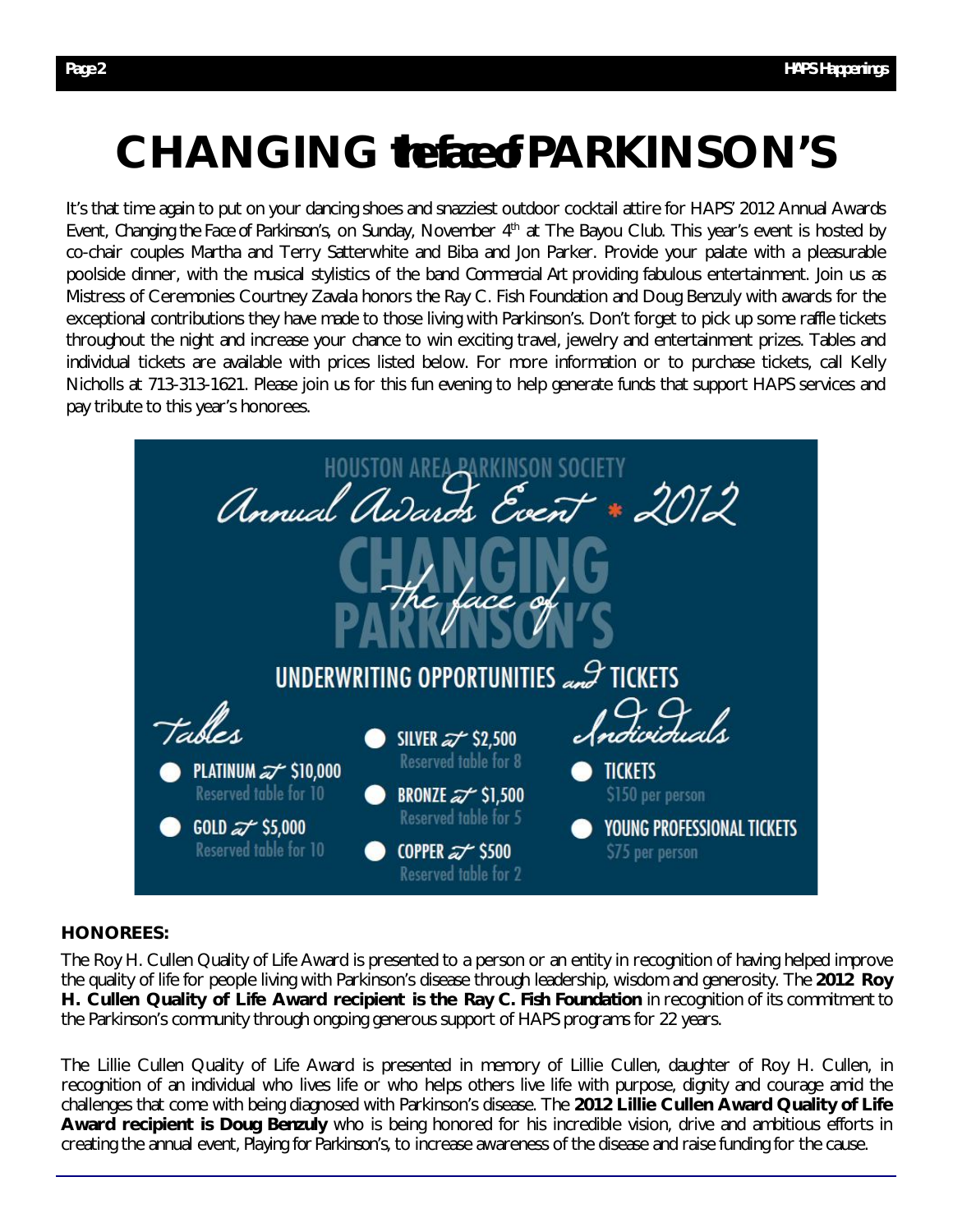# *Join Us!*

You are invited to the first-ever *Pumps and Purses for Parkinson's* event sponsored by Elaine Turner**.** 

Meet your local KPRC Channel 2 Anchor and HAPS Board Member Courtney Zavala as she hosts this premier event. Come check out handbags, shoes and accessories designed by Elaine Turner, Houston's well-known designer and entrepreneur extraordinaire.

Elaine Turner designs are sold in over 200 specialty shops and department stores. Locally, her shops are in Rice Village and at City Centre, with a shop in The Woodlands opening soon. Elaine recently opened a location in San Antonio's Alamo Heights and is preparing to open boutiques in Nashville and on Manhattan's Madison Avenue later this fall. That's not all—she plans to open seven to ten new stores next year and 50 within the next five years. Jewelry and sunglasses lines are also in the works, with a collection of belts and scarves to follow.

Get a jump on your holiday shopping, have fun and support HAPS!





With less than four months to go, the Marathon season is in full swing. Runners and walkers around Houston and the world are getting ready to participate in the 2013 events with the 5K scheduled for Saturday, January 12<sup>th</sup> and Chevron Houston Marathon and Aramco Houston Half Marathon scheduled for Sunday, January 13th.

This year's impressive *Team HAPS* crew will be hitting the streets to raise awareness of Parkinson's. But we need your help. We want you to be a part of this year's team. Sign up with HAPS and get a free Marathon t-shirt. Set up a fundraising page and you can qualify for all kinds of incentives like dinner and theater tickets, Bi-plane rides, and the highly desired Apple iPad. A MARATHON Call the HAPS office for more information at 713-313-1621.

Special thanks to Gensler for hosting the sold-out golf tournament benefitting HAPS on Saturday, October 27th at the Wildcat Golf Club. Gensler is the renowned architecture firm that designed Houston Ballet's state-of-the-art Center for Dance where HAPS groups take place. We also thank Board member Jo Furr and her husband Jim, who is Managing Principal of Gensler's South Central Region, for their ongoing commitment to making a difference in the lives of those affected by Parkinson's and for helping make it possible for HAPS to be the recipient of the proceeds of this event.

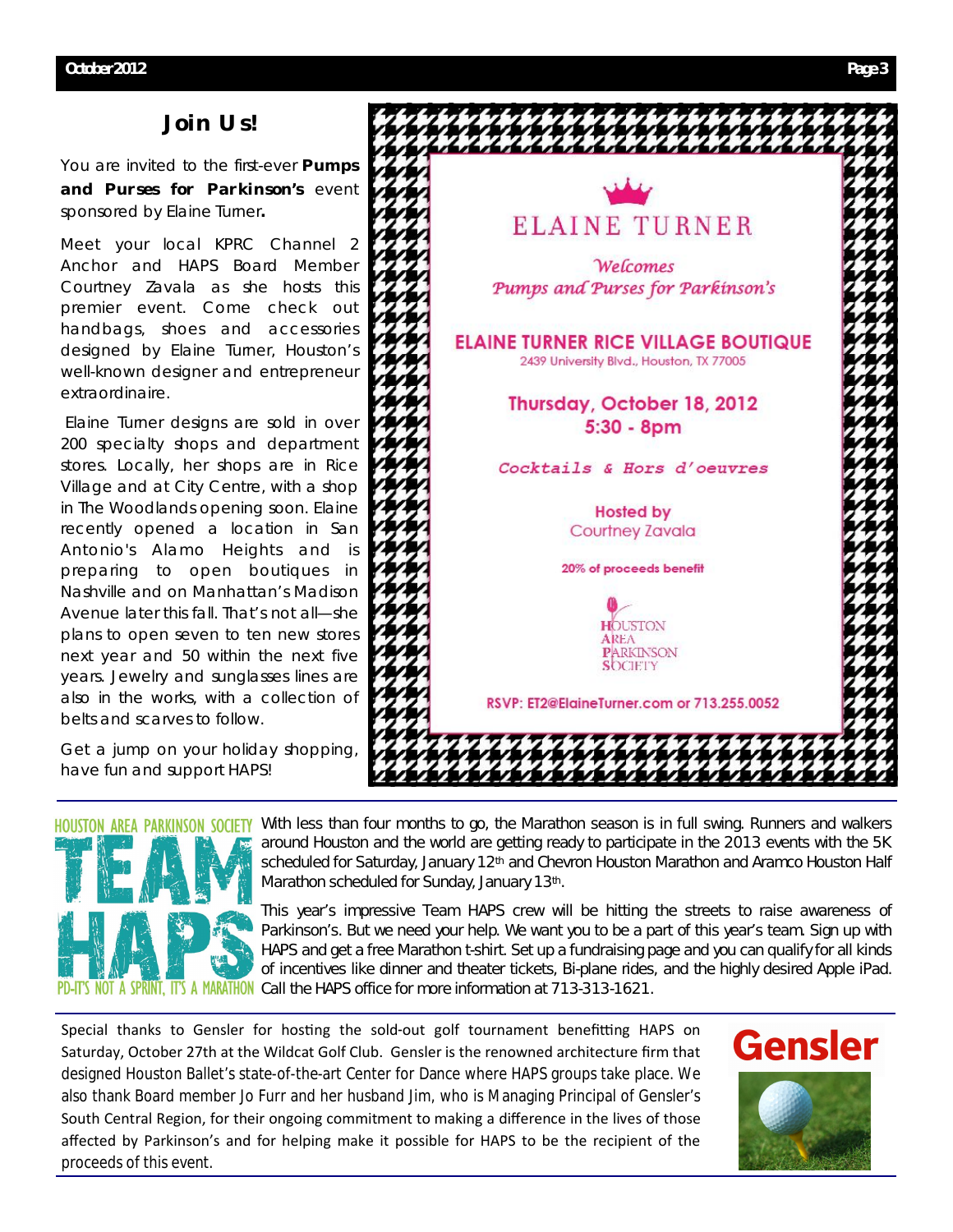# **A Good Night's Sleep May Improve Working Memory Training in Parkinson's Disease**

New research has shown that some people with Parkinson's disease (PD) can improve their working memory with specialized training, but only after a period of deep sleep at night. The study was published online August 20 in the journal *Brain.*

Working memory is the ability to actively store and manipulate information in the brain. Everyday tasks that require working memory include planning, problem solving, mental arithmetic and navigation. The mild cognitive impairment that can occur in Parkinson's disease can affect working memory, leading to difficulty performing everyday activities, such as being able to remember who called just after hanging up the phone. Recent research has shown that people can improve their working memory with specific training tasks. Scientists do not know exactly how it works, but brain imaging studies have shown that training can actually change connections between brain cells (or neurons).

Michael Scullin, Ph.D., at Emory University School of Medicine wondered whether deep sleep along with training could improve working memory for people with Parkinson's disease. To find out, Dr. Scullin and his colleagues studied 53 people with Parkinson's disease and 10 people with dementia with Lewy bodies (DLB), a related disorder with more severe cognitive impairments than PD. Forty-two of the people with PD were taking one or more dopaminergic medications such as levodopa, whereas 11 were not taking any dopaminergic medication. The study volunteers stayed in a sleep laboratory for 48 consecutive hours. In the daytime, they completed eight training sessions for working memory. They also underwent tests – during which they were asked to remember numbers, and recite them forward and backward – to test working memory and short-term memory. During the two nights of the study, the volunteers were connected to a machine, called a polysonogram, which monitored aspects of their sleep such as sleep phase, breathing and leg movements.

#### **Results**

- People with PD who were taking dopaminergic medication showed significant improvement in the working memory test, but not in the short-term memory test, from day one to day two. People with PD who were not taking dopaminergic medication and people with DLB showed no improvements in either the forward or backward test.
- The volunteers did not improve their scores from one test to another during the day. The improvement occurred in the test after which volunteers slept.
- Volunteers with the most improved working memory scores had more slow-wave deep sleep and higher oxygen levels as they slept.

## **What Does It Mean?**

Cognitive complaints are common among people with PD and in the general population as well. Unfortunately, medications have only a limited role in improving cognitive function. This study suggests that the combination of dopaminergic medication, nighttime slow-wave sleep, and nighttime oxygen levels can all enhance working memory training in people with PD.

This finding is very encouraging, suggesting that people with PD could benefit from training to improve working memory. To maximize the benefit, doctors should correct existing sleep disturbances, the study's authors say. For example, people with low oxygen levels as they sleep could use a device called a CPAP, or continuous positive airway pressure, to treat sleep apnea. This study assessed participants over 48 hours. Further research must be done to determine how long the effect of cognitive training could improve working memory in people with PD.

*Reference:* **Scullin, M. K., Troƫ, L. M., Wilson, A. G., Greer, S. A., Bliwise, D. L. (2012). Nocturnal sleep enhances working memory training in**  Parkinson's disease but not Lewy body dementia. Brain, doi: 10.1093/brain/aws192.

This article was originally published in the "Parkinson's Science News: What Does it Mean?" section of Parkinson's Disease Foundation (PDF) **website. It is reprinted, in its enƟrety, with permission from PDF. For other science news, please visit www.pdf.org/science\_news.**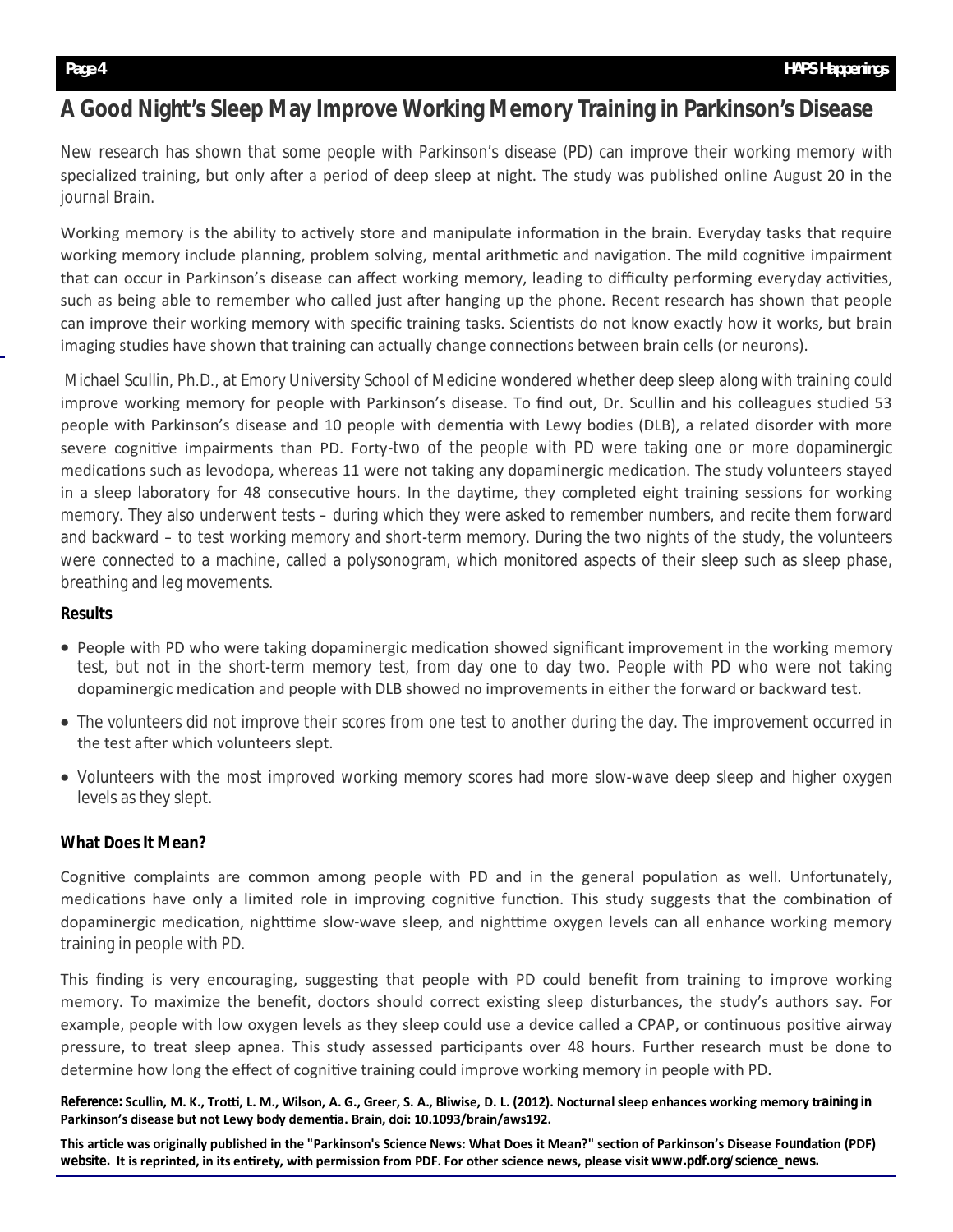# **Newly Diagnosed Education Program**

For those diagnosed with Parkinson's disease within the past 3 years.

# **Presented by Dr. Kim Monday**

Saturday, November 3, 2012 8:30 am—12:30 pm

Seating is limited, registration is required.

Please contact Kathleen Crist, LMSW 713-626-7114 or crist@hapsonline.org to register or for information

# **DBS DISCUSSION GROUP**

An educational program for individuals with Parkinson's who are considering or have undergone Deep Brain Stimulation Surgery

## **Presented by**

**Dr. Joohi Jimenez-Shahed Dr. Ashwin Viswanathan**

Wednesday, November 7, 2012 6:00—8:00 pm

For more information contact Kathleen Crist, LMSW at 713-626-7114 or crist@hapsonline.org



# **WELCOME LEANN**

Beginning October 1st, a familiar face will be back in the HAPS office as Leann Randolph, LMSW officially joins the organization as the new *Social Worker and Advocacy Outreach Coordinator*. You may remember Leann from her graduate social work internship

during spring 2012. She will be taking over for Celeste Harris, LMSW who recently departed HAPS as her family was relocated to Pittsburgh. We will miss Celeste greatly, but welcome Leann with open arms.

Leann earned her undergraduate degree in social work in 2004 before graduating from Our Lady of the Lake in San Antonio, TX with a master in social work this May. She spent six years as a case manager for Montrose Counseling Center, has experience facilitating support groups and is proficient in American Sign Language. Welcome Leann!

*Don't forget! You have until November 1st to complete the HAPS Program Evaluation form you received in last month's newsletter. If you haven't already submitted yours you can return it via mail to 2700 SW Freeway Houston, TX 77098, fax to 713-521-3964 or email to info@hapsonline.org. If more forms are needed, contact the HAPS office at 713-626-7114. Your feedback is important!* 

# **GROUP SPOTLIGHT**

# **Champions Forest Tai Chi**

**Led by:** Terri Sharpe

**Average Attendance:** 10

**Fun Facts:** In Chinese philosophy and medicine there exists the concept of "chi", a vital force that animates the body. One of the goals in Tai Chi is to foster circulation of this "chi" within the body, and doing so can improve your health and vitality. Tai Chi is for the body, mind and spirit.

**Benefits:** Calming the mind, balance, motor control, regulating blood pressure, and mental focus while gently stretching muscles and limbering joints, massaging internal organs and increasing breathing capacity.

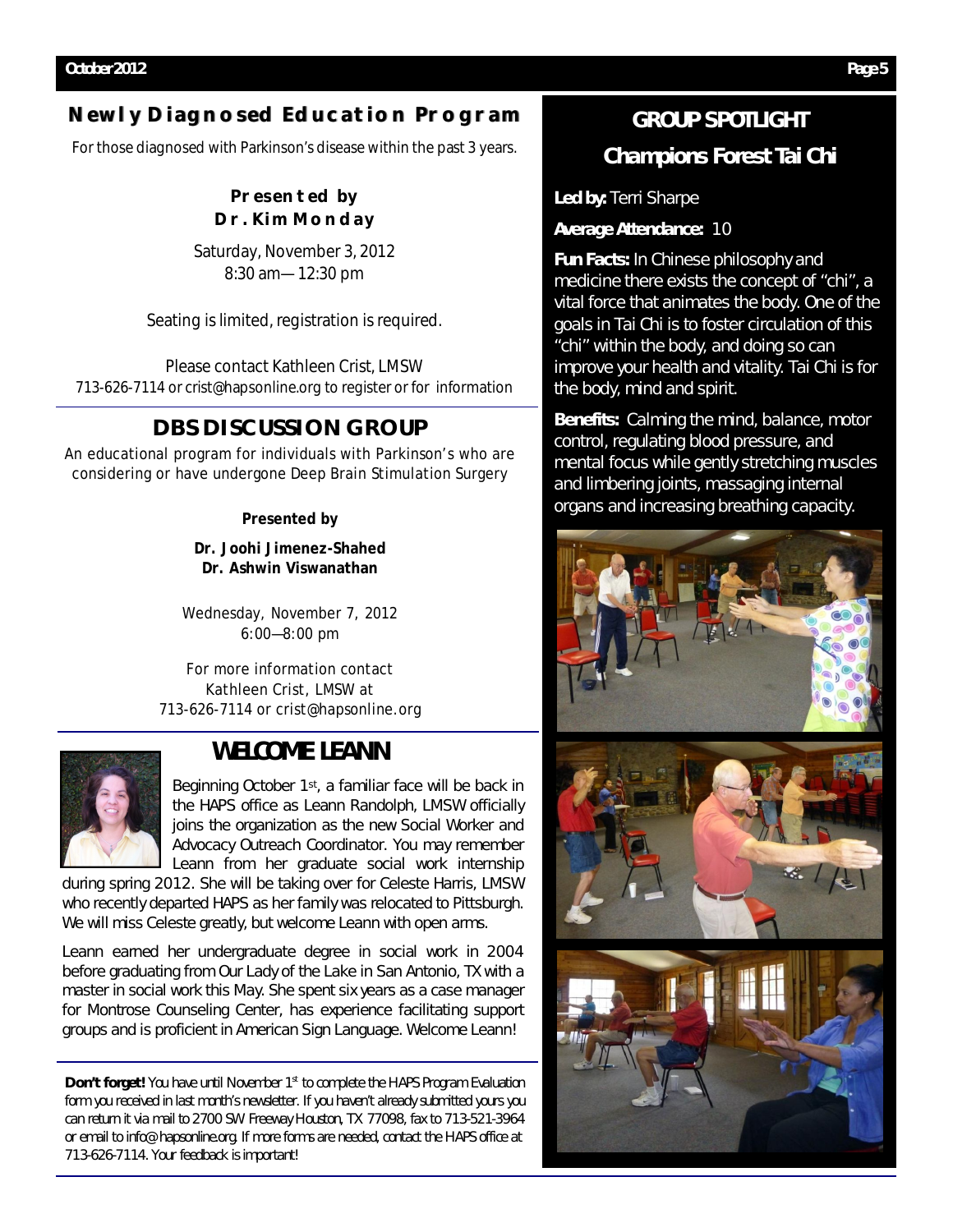# **Tai chi helps Parkinson's patients with balance and fall prevention**

Exercise is important for a healthy lifestyle but it is also a key part of therapy, rehabilitation and disease management. For Parkinson's disease, exercise routines are often recommended to help maintain stability and the coordinated movements necessary for everyday living. An NIH-funded study, reported in the February 9, 2012 issue of the *New England Journal of Medicine*, evaluated three different forms of exercise – resistance training, stretching, and tai chi – and found that tai chi led to the greatest overall improvements in balance and stability for patients with mild to moderate Parkinson's disease.

Parkinson's disease is a movement disorder that is caused by the loss of brain cells which control coordinated and purposeful motions. This cell loss results in tremor, rigidity, slowed movement (known as bradykinesia) and impaired balance (postural instability). While some symptoms, such as tremor, at least benefit from drug therapy initially, the

medications currently available to treat Parkinson's are not as effective in restoring balance. This is a special concern for Parkinson's patients because postural instability frequently leads to falls.

Several studies have demonstrated that resistance training, for instance with ankle weights or using weight-and-

pulley machines, has positive effects on balance and gait. As a result, doctors often suggest exercise or prescribe physical therapy to address problems with instability.

Fuzhong Li, Ph.D., research scientist at the Oregon Research Institute in Eugene, was part of a team of researchers who, in 2007, published a pilot study showing that tai chi was a safe exercise for individuals with mild to moderate Parkinson's disease. "We had been using tai chi for balance training in healthy older adults, "Dr. Li commented, "and older adults and patients with Parkinson's disease share some difficulties with falls."

Tai chi is a balance-based exercise that originated in China as a martial art. While there are many different styles, all are characterized by slow, relaxed and flowing movements. In both the pilot study and the recent New England Journal of Medicine study,



patients performed a tai chi routine designed to challenge patients' stability and address the balance and stability-related symptoms of Parkinson's. The routine included slow, intentional, controlled movements that maximized the swing time of arm and leg motions, and repeatedly incorporated gradual shifts of body weight from one side to another, varying the width of their base of support by standing with feet together or further apart.

With support from the NIH's National Institute of Neurological Disorders and Stroke (NINDS), Dr. Li and colleagues conducted a larger clinical trial to compare tai chi to resistance training and stretching. The study assigned a total of 195 patients with mild to moderate Parkinson's disease to one of three exercise groups: tai chi, resistance training, or stretching. Patients attended class twice a week for 24 weeks. The investigators assessed balance and movement control by testing how far patients could lean and shift their

center of gravity without losing balance, and how directly the patients could reach out to a target, with a minimum of extraneous movement.

After six months, the patients in the tai chi group showed the greatest amount of improvement in balance and stability. Furthermore, patients in the tai chi and resistance training

groups had a significantly fewer falls over the six month period compared to participants in the stretching group.

"There is a learning curve involved," Dr. Li noted, adding that improvement is seen after four to five months of continued practice twice a week, and this trend is similar to what he had noted in his studies of older people.

Dr. Li described tai chi as similar to resistance training, the more commonly recommended physical therapy, in that it requires repetitive movement. Tai chi, however, not only involves shifting a person's weight and center of gravity, but it is also practiced at a dramatically slow speed and greatly emphasizes intentional control of movement.

"In tai chi we emphasize very slow and intentional movement," Dr. Li commented. "That imposed a lot of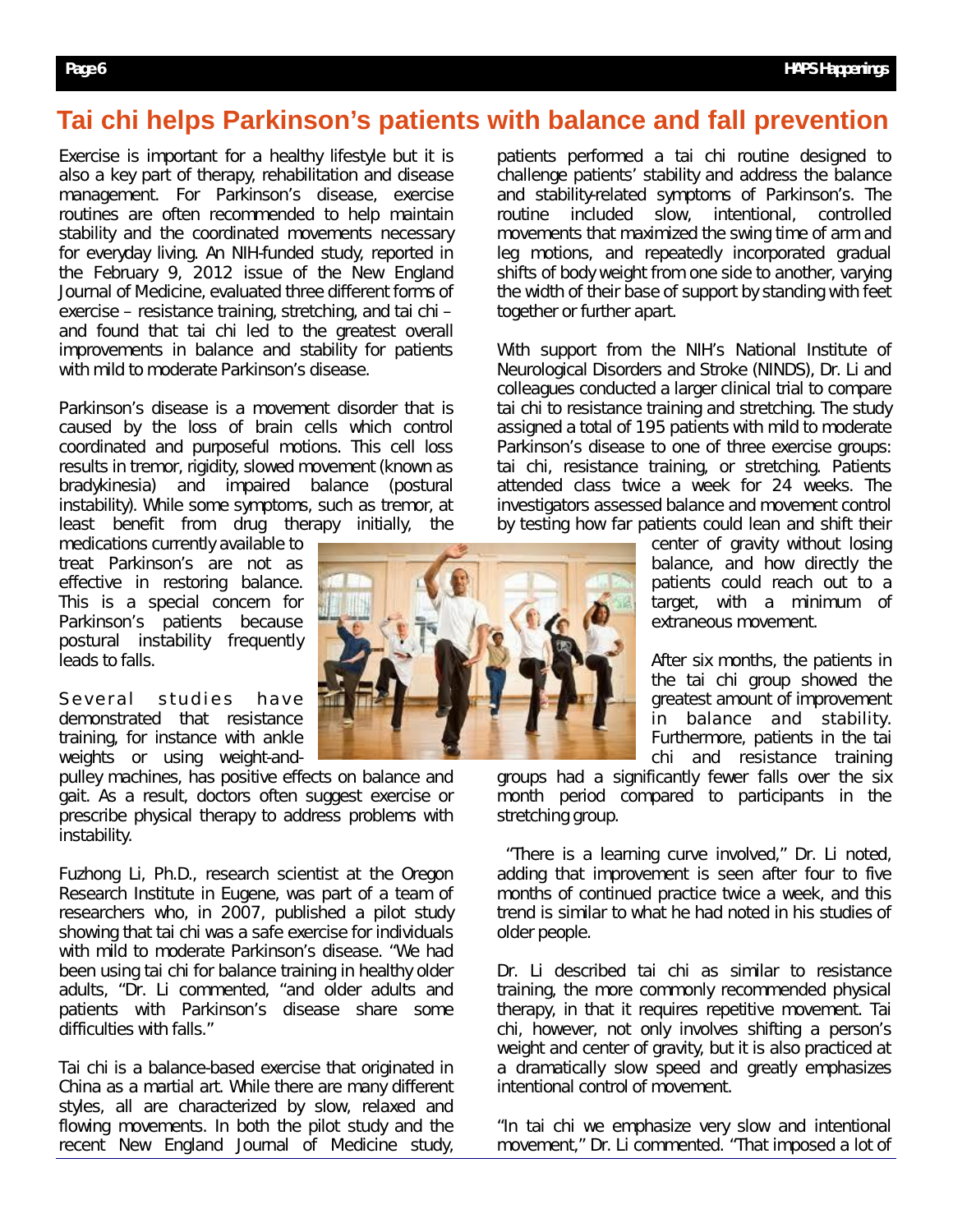# CONTRIBUTIONS

We are extremely grateful to the following individuals for their generous support of HAPS. Without the continued support of our donors, none of our programs or services would be possible.

# **IN HONOR**

*George A. Bourgeois III* Mr. and Mrs. George A. Bourgeois, Jr.

> *Margaret Romeo* Michael Romeo

*Nina and Joe Brown* Rosetta Sheperd

*Kathleen Crist*  Drs. Veronica Goodchild and Robert Romanyshyn

*Rudy Owens* Joyce and Rudolph Owens

## **GIFTS**

Malcolm Pettigrew Dorothy and Michael Visosky Jonathan Shear Henry and Rex McKann Crews Sprovach Elizabeth Pujol

## **IN MEMORY**

*Ted Gilbreath* Sylvia and Richard Bigler Helen Burton Sandra K. and Gary W. Eiland Judy and Ron Girotto Drs. Ellin and Robert Grossman Jennifer Hill Peggy and Marion Maggio Anne and Larry Martin Alice McPherson, M.D. Margaret and Mike Williamson Diane and Larry Mathis

*Beatrice Vincent* Mr. and Mrs. George F. Tacquard Dolores Berger

> *Dr. Dewey Ziegler* The Bernell Family

*Sam Perelmuter*  Ellen Ignatow and John W. Klein

> *Dolores Aguilar* Barbara Smith

While we make every effort to be accurate and thorough, it is possible to accidently omit or misspell a name. Please contact the *HAPS* office with corrections.

#### **Tai chi continued from page 6**

challenge, especially to those in the tai chi group who were used to fast movement."

Dr. Li also noted that tai chi is very safe and can be performed without equipment and in limited space.

Beth-Anne Sieber, Ph.D., a program officer at NINDS, said that falls are a dangerous side effect of Parkinson's disease and commented on the significance of Dr. Li's work. "The key observation in Dr. Li's study is that a specifically designed sequence of tai chi movements improves postural stability and prevents falls for an extended period of time in persons with Parkinson's disease. In addition, tai chi sequences can be tailored to improve balance in a spectrum of patients with mild to moderate symptoms." Dr. Sieber also noted that this study is indicative of a growing interest in examining how physical activity may improve symptoms of

Parkinson's disease. Further research will provide additional information on ways in which physical activity can improve disease symptoms and quality of life for people with Parkinson's disease.

By Nicole J. Garbarini, Ph.D.

*\*Li, F. et al. "Tai chi and postural stability in patients with Parkinson's disease." New England Journal of Medicine. February 9, 2012. Volume 366(6), pages 511-9.*

*This article was reprinted in its entirety from the NIHDS website and was last modified May 10, 2012. http://www.ninds.nih.gov/news\_and\_events/news\_articles /Li\_TaiChi\_and\_PD.htm*